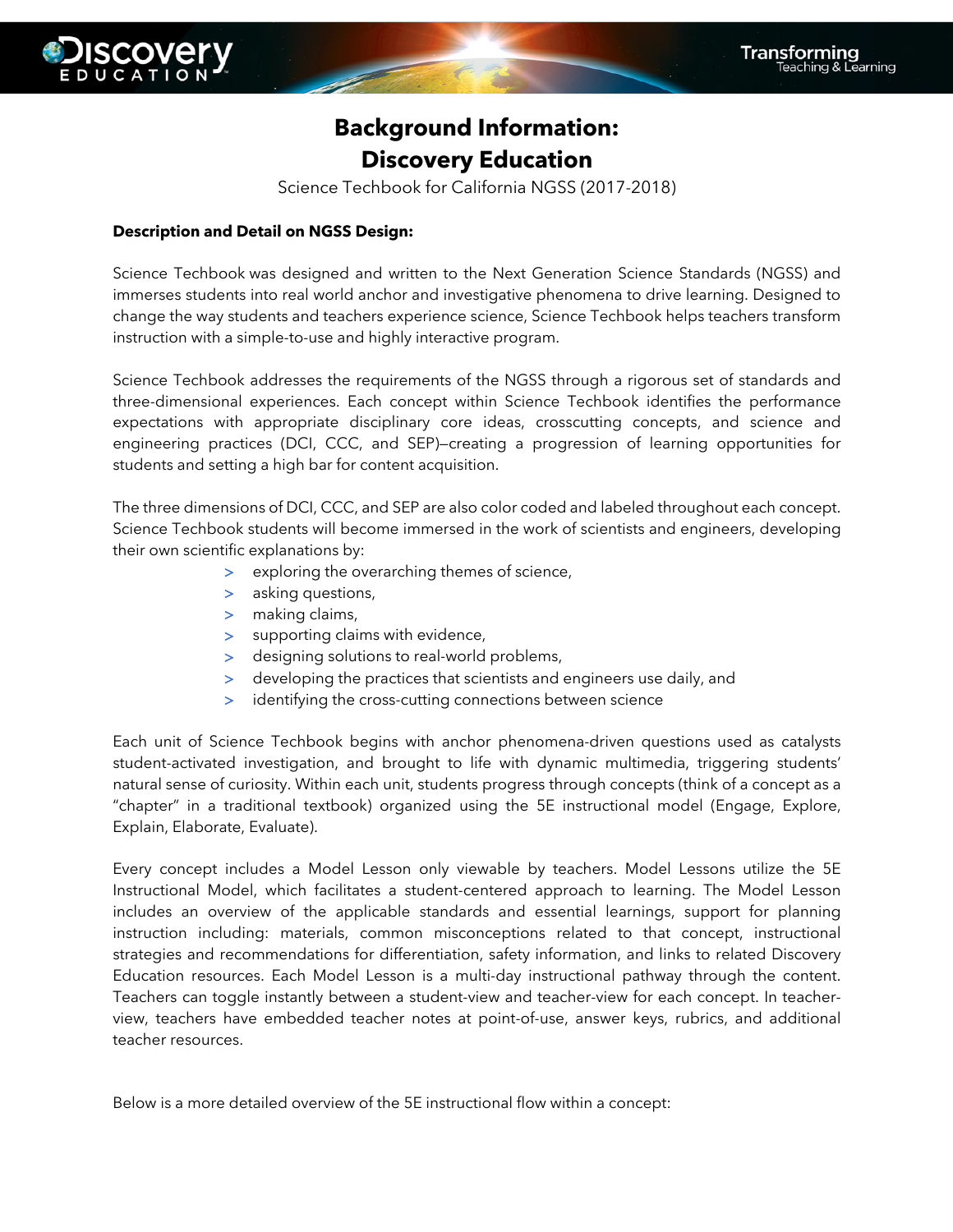

*ENGAGE:* Science Techbook introduces concepts to students as real-world phenomena. This is the opportunity to engage students and inspire them to ask questions they want to investigate. Students can interact with a variety of text and multimedia resources to match their diverse learning styles. Interactive formative assessments are embedded and provide feedback to teachers on prior knowledge and common misconceptions students may be bringing to the concept. These assessment items feed directly into the student and teacher dashboard.

The Can You Explain section at the bottom of the page provides framing questions that students should be able to answer, as a claim with evidence, at the end of their learning progression. This driving question will display for students again during the Explain portion of the lesson.

*EXPLORE:* Students will obtain and analyze information to collect evidence to support their claim related to the Can You Explain question. Students complete a variety of activities to make sense of disciplinary core ideas and demonstrate three-dimensional learning. Through the interface constructed to support Universal Design for Learning, students will access the Core Interactive Text, or CIT. The CIT blends text and media for students with different abilities and learning styles. To assist students in accessing the text and unlocking the content, students can:

- highlight,
- add sticky notes,
- have the text read aloud,
- toggle between two differentiated reading levels,
- toggle between English and Spanish versions of the text,
- access the interactive glossary, which uses animation, text, video and images to help students comprehend the scientific language

This interactive and multimodal approach helps students make sense of complex topics. In addition, Science Techbook includes Virtual Labs and nearly 2,000 hands-on activities allow students to practice designing and carrying out investigations and using models. Virtual Labs provide a simulation where students can collect and analyze data, use computational thinking, construct explanations, and evaluate information. In the hands-on labs and activities, students can design and conduct scientific investigations. Teacher guides suggest how to guide students through the procedure or how they can have students develop their own questions, investigations, and explanations.

Within Explore there are additional formative checks for understanding that allow students to apply their content knowledge in a variety of assessment type items. Technology Enhances Items (TEI's) have been embedded throughout each concept to uncover what students know and allow students to demonstrate three-dimensional proficiency of the academic standards. Scaffolded remediation is automated and built right in! Students can try up to three times and get feedback, and then a full explanation. Student responses feed directly to the teacher dashboard, providing instant access to data to inform instruction. The Teaching Learning Dashboard in Science Techbook allows teachers to track student progress on assessment items in real-time, with easy to read color coding.

*EXPLAIN:* Students use evidence collected during Engage and Explore to construct scientific explanations. They can analyze both empirical and textual evidence to make a claim and provide reasoning on how the evidence supports the claim. After completing their explanation, students present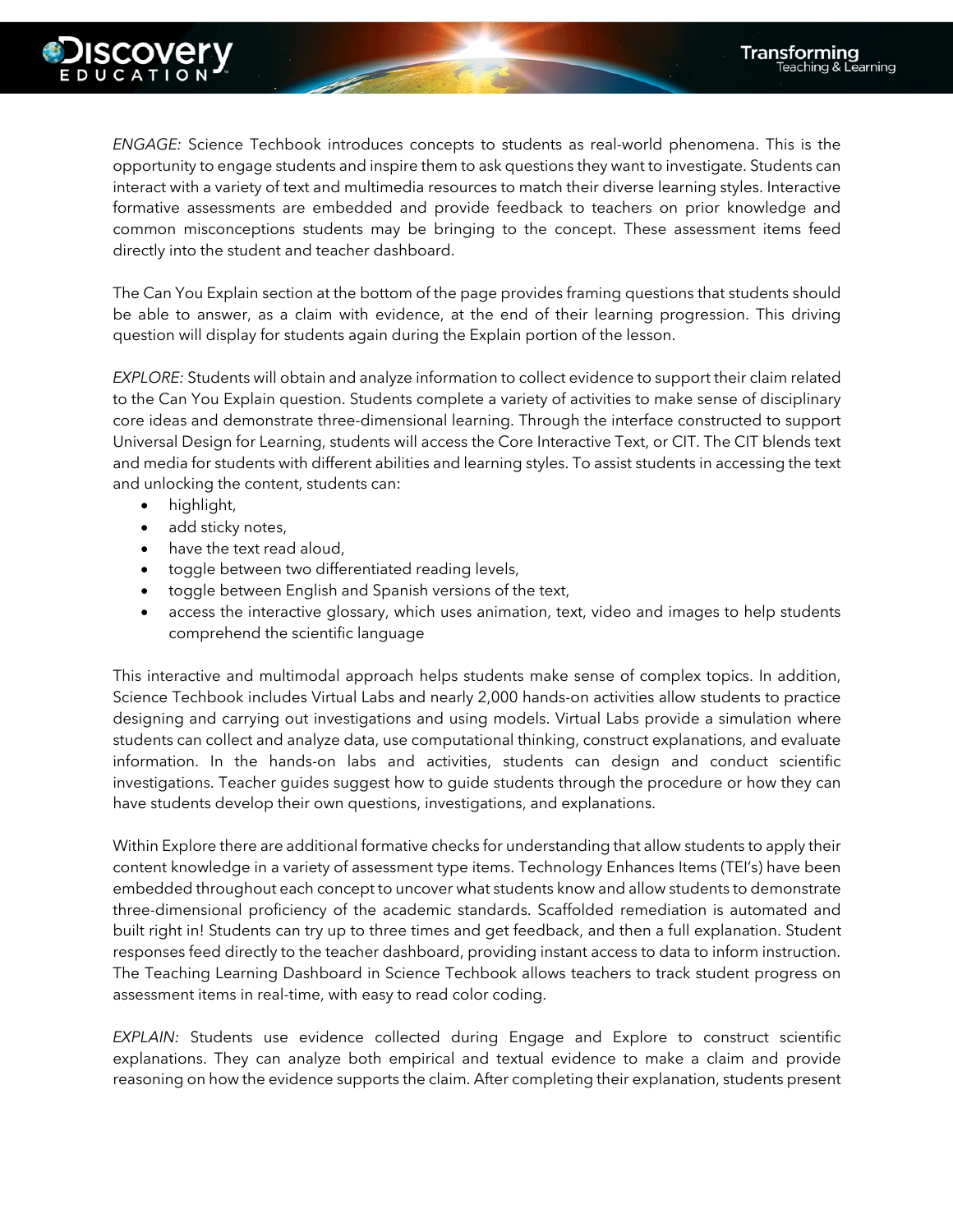

it to their peers, critique others' explanations, and refine their own through various modes of media. This can all be done through online entry or printed for student use.

*ELABORATE with STEM:* The elaborate tab provides students with additional opportunities to apply three dimensional learning. Students can extend their understanding through additional real-world connections. There's an emphasis on problem solving and real-world connections to math and literacy, including careers related to the science concepts. Students can work through the resources provided or teachers can assign specific projects located in the STEM Project Starters section. These project starters clearly connect science to technology, engineering and/or mathematics.

*EVALUATE:* Students can review concepts with Self Assessments graded in real time that provide remedial resources for any questions that students get incorrect. In the teacher view, teachers can also assign a constructed response item, summative concept assessment, or create their own assessment.

Science Techbook is easy to use, anywhere, anytime. The streamlined design provides an easy-to-follow experience, accessible from any device, 24/7. Plus, a one-to-one classroom is not needed. Science Techbook can be used with any amount of technology—a classroom full of laptops, tablets, individual smart phones, or a single interactive white board.

## **Efficacy:**

Discovery Education digital solutions and professional development have been vetted by school districts, state adoption teacher panels, and independent third parties. Research results link Science Techbook to positive impacts on student learning throughout the United States and the world.

Teacher panels using the IMET and EQuIP rubrics favorably reviewed NGSS versions of Science Techbook as part of the adoption processes in California, West Virginia, and Oregon.

A recent study found 34 performance indicators to show that schools with Discovery Education's services performed better on North Carolina's state assessments. The analysis of student assessment data in 2016-2017 at North Carolina's 2,404 public schools also revealed striking results among African-American students, demonstrating up to an 11-point statistically significant advantage over schools without Discovery Education services such as Science Techbook, Math Techbook, and Streaming Plus.

Research results show that students in Collier County Public Schools in Florida benefited from using Science Techbook.

- 66% of ELL students more likely to score at proficient or higher on FCAT
- 17-point increase in 8th grade FCAT scores
- 4-point increase in 5th grade FCAT scores
- 27.7% increase in Biology EOC proficiency

Evidence shows that when educators within Charlotte-Mecklenburg Schools in North Carolina used Discovery Education Science with students, it led to increased student performance on end-of-course exams.

Substantial association has been found between the use of Discovery Education Science and the change in the percentage of students who reached proficiency after a retest. Research shows that an increase in